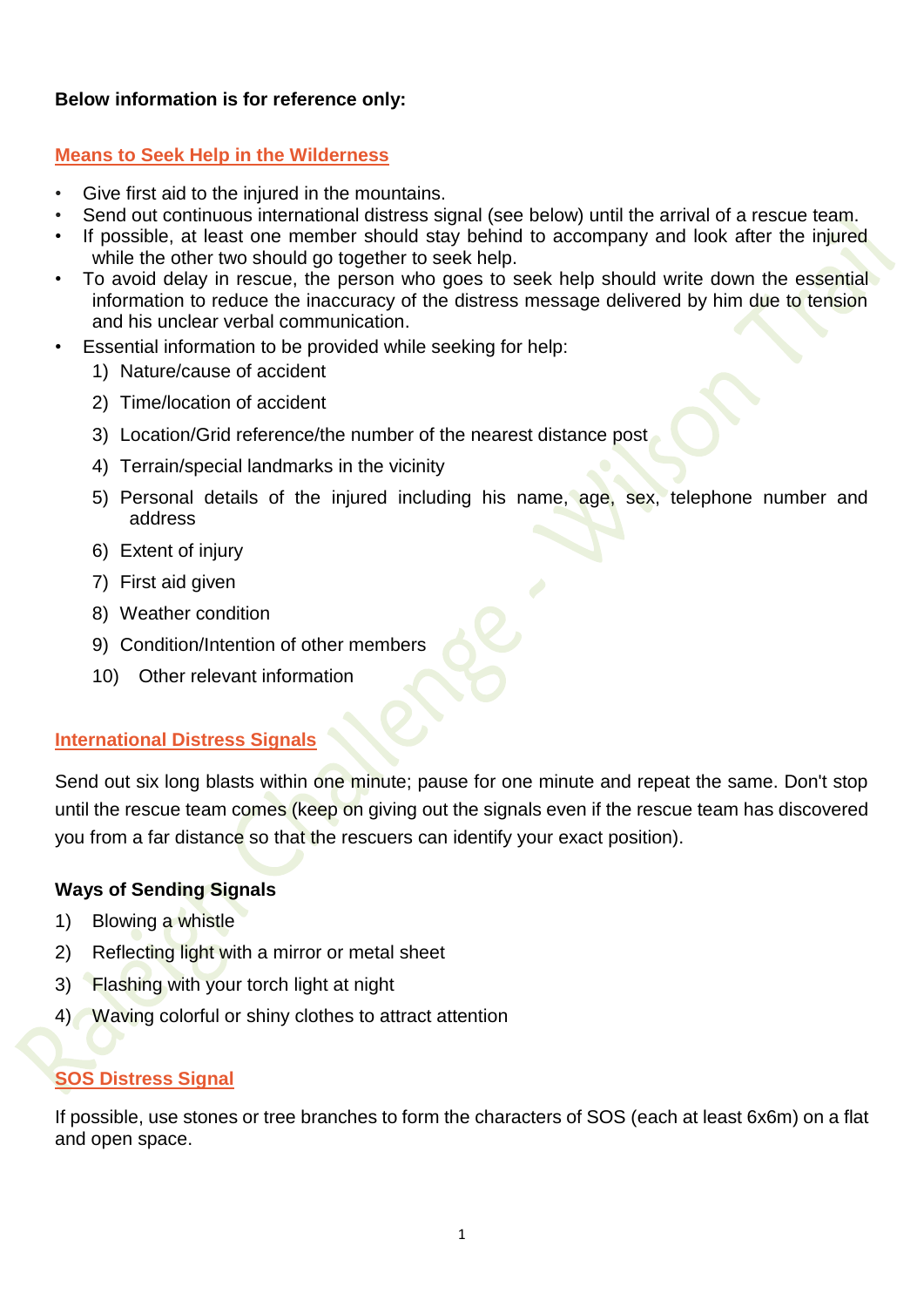### **Distance Post and "Your Location" Map Coordinate**

The Agriculture, Fisheries and Conservation Department has erected distance posts at about 500m intervals along all long-distance hiking trails (MacLehose Trail, Lantau Trail, Hong Kong Trail and Wilson Trail) as well as all country trails for users to identify their location. In case of emergency, they can state their position by referring to the number on the nearby distance post or the coordinates marked at the location map, thus facilitating search and rescue operation.

"50222 SMS / GPS Hiker Tracking Service": Hikers can punch in the numbers of distance posts they see along the trail and send them to 50222 via SMS or open the GPS Hiker Tracking Services of the "Enjoy Hiking" mobile phone application. In case of accidents, rescue parties can locate the hikers based on the data. Details please refer to the following websites:

[http://www.cahk.hk/50222SMS/50222\\_SMS\\_Eng.htm](http://www.cahk.hk/50222SMS/50222_SMS_Eng.htm) [http://www.cahk.hk/hiker\\_tracking\\_service/eng.html](http://www.cahk.hk/hiker_tracking_service/eng.html)

Emergency call: 999/112

#### **Air Quality Health Index**

Participants must pay attention to the announcement from the radio / TV stations on AQHI, and respectively take special notice of the following advice issued by the Environmental Protection Department (EPD) when the AQHI reaches 8-10/10+:

#### **8-10**

Persons with existing heart or respiratory illness (such as coronary heart and cardiovascular diseases, asthma, chronic bronchitis and chronic obstructive airways diseases) are advised to reduce to the minimum outdoor physical exertion, and to reduce to the minimum the time of their stay outdoors, especially in areas with heavy traffic.

#### **10+**

Persons with existing heart or respiratory illness (such as coronary heart and cardiovascular diseases, asthma, chronic bronchitis and chronic obstructive airways diseases) are advised to avoid outdoor physical exertion, and to avoid staying outdoors, especially in areas with heavy traffic.

Please visit [www.epd.gov.hk](http://www.epd.gov.hk/) for details on AQHI.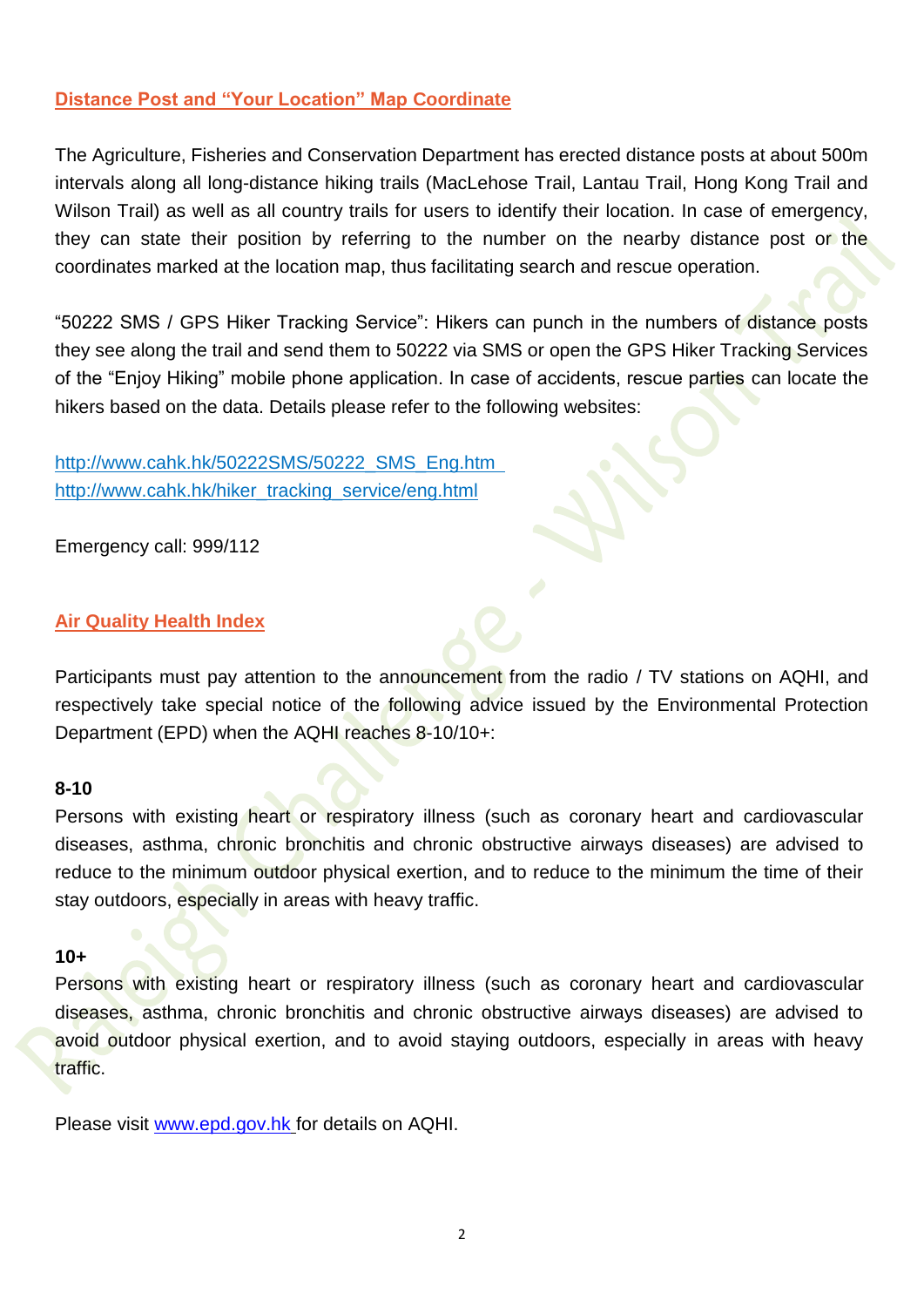# **Metabolic or Electrolyte Disturbances**

- When having strenuous exercises, the heat energy generated by your body is 15 to 20 times that of the resting mode. Your body will sweat to dissipate the heat energy by evaporation.
- When sweating continuously, the body will have dehydration easily. This will lead to a decrease of blood volume and affect the blood supply to muscles. Without sufficient blood supply, there will be inadequate oxygen supply to the muscles (hypoxia). Muscle strength and endurance will deteriorate accordingly. If the condition is not treated appropriately, this will lead to muscle spasms (heat cramps), and even heat stroke.
- Replenish 150-250 ml water every 10-15 minutes (Rehydration) will help to prevent the decrease in blood volume, the acceleration of heartbeat and temperature.
- During exercises, depending on exercise level and weather, water will be lost continuously. Normally, your body will lose 1-1.5 liters of water by sweating, and even as high as 3.5 liters or above. Every 500ml of sweat carries away 200 calories and salt (mainly sodium salt). Without replenishment, the sodium level in blood will decrease, leading to possible problems of hyponatremia.

### **Symptoms**

The sufferer will experience dizziness, exhaustion, muscle spasm, unconscious and convulsion.

### **Management**

- You should stop racing once you experience above symptoms.
- Drink beverages containing electrolytes to replenish water and salt.
- If the patient is confused and unconscious, no oral route for rehydration should be allowed. Replacement of body fluid by intravenous infusion of normal saline is indicated for severe case.

# **Safety Guidelines**

- To have appropriate rest and do not overload oneself during the race.
- As you will continuously dissipated energy during the long race, one has to drink water or eat some light food regularly from time to time to replenish the water and energy lost.
- Do not drink only when you feel thirsty. Ideally, you should drink 3-4 liters of water during the race. The exact amount depends on temperature and humidity.
- Remember, sufficient nutrition brings the best performance. Optimal hydration status keeps your muscles away from easy fatigue and maintains oxygen perfusion to muscle. This is very important to elevate your performance level.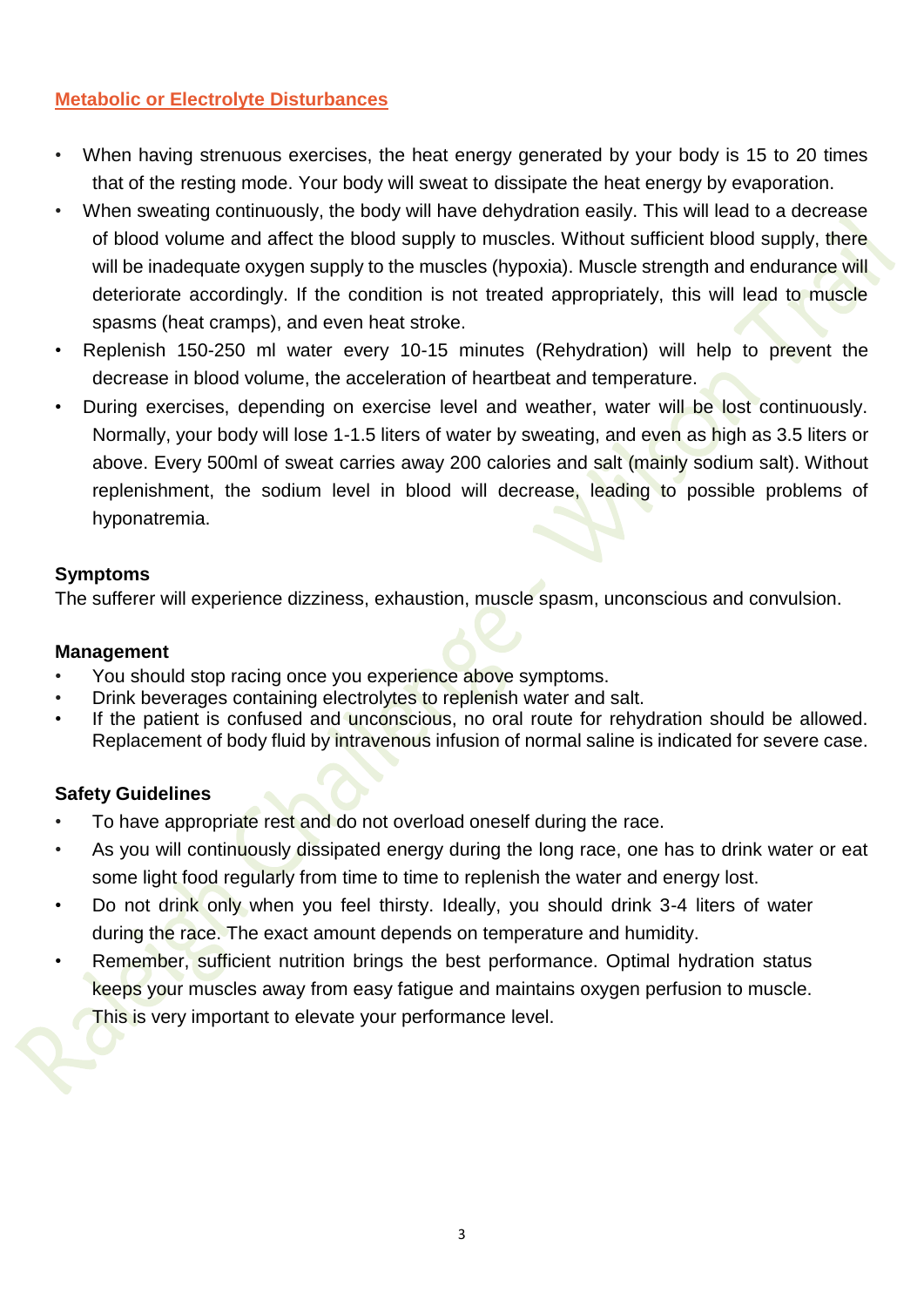### **Blood Glucose Level Imbalance**

- During the long marathon race, one should have sufficient amount of carbohydrates to replenish the glucose used for energy metabolism during tremendous exercise.
- Participants should take light food or beverages with glucose. When the glucose is absorbed in gut and diffused into circulation, it will be transported to muscle tissues directly for energy utilization rather than glucagon metabolism.
- For a normal person, the storage amount of glucose is less than 1200 calories. This amount can easily be used up during the race. Please be reminded that inadequate glucose level will affect your performance in the race directly.

# **Hypoglycemia**

If participants have not taken food with sufficient calories and with little energy reserve, in addition to significant energy dissipation during the race, this will lead to hypoglycemia.

### **Symptoms**

Clinical presentations includes paleness, clammy skin, stammering, hasty and shallow breathing, tachycardia, exhaustion, dizziness, shivering, muscle spasm, and convulsion in severe case.

### **Management**

- When you experience the above symptoms, stop racing right away.
- Drink beverage with glucose.
- Massage muscles suffering from cramps lightly.
- For those patients with extremely low glucose level, ensure the patient airway and adequate breathing with high concentration of oxygen if patient getting confused or fall unconscious. Depending on the severity, emergency medical treatment with intravenous injection of high concentration glucose may be indicated.

# **Safety Guidelines**

Before the event, make sure you have taken food with carbohydrates and enough calories to cover for the energy used. Please replenish with glucose drink during the course of the race.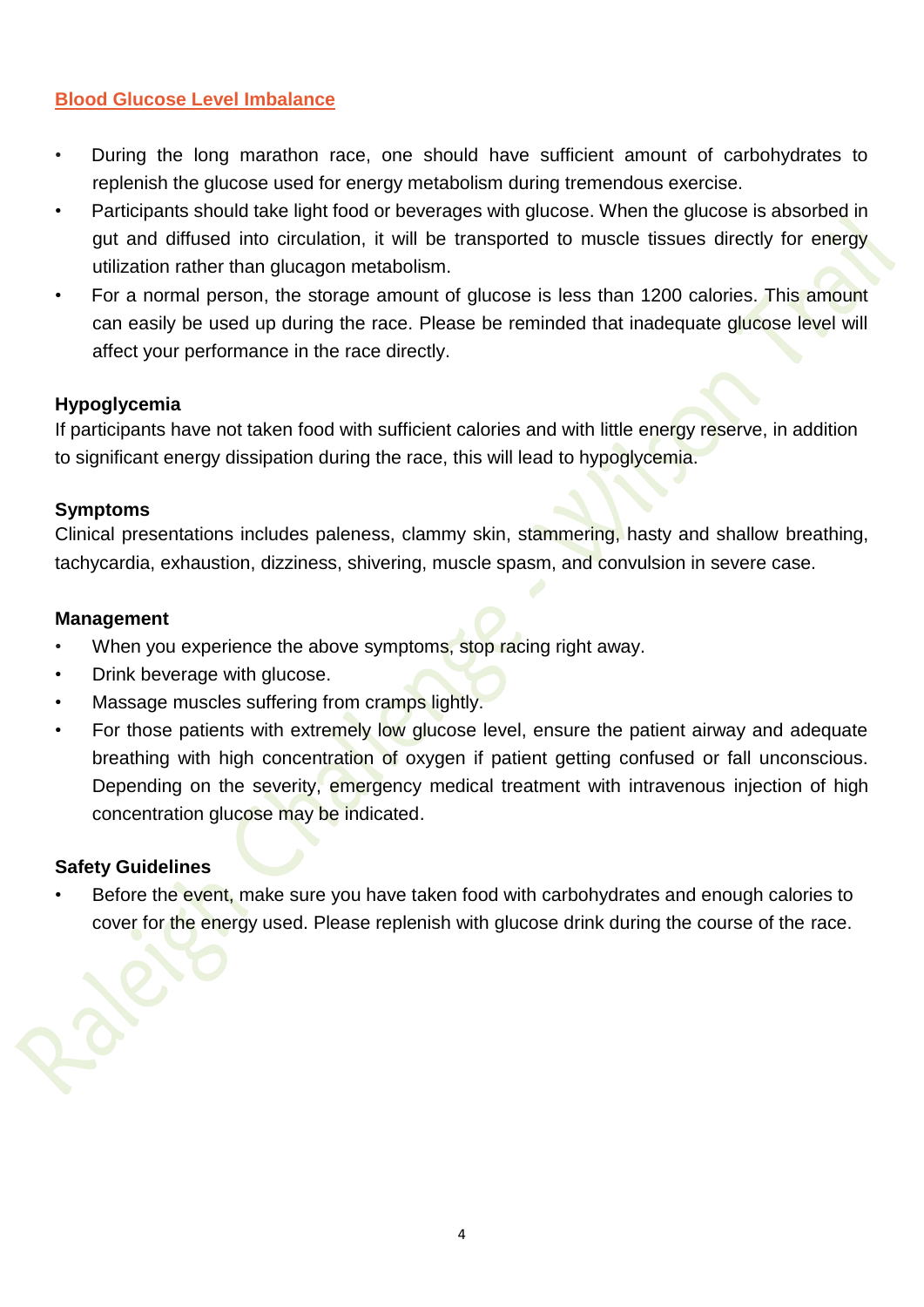### **Mountain Torrent**

The devastating power and speed of mountain torrent should never be underestimated. A small stream may swell and converge into raging torrents in heavy rain and wash away travelers, resulting in casualties within minutes.

### **Safety Guidelines**

- Avoid hiking when the weather is unstable, especially when the rainstorm warning signal is hoisted.
- Don't hike along a water course when it rains. Leave the water course without delay and head for a high spot ashore.
- Don't stay at the water course for a rest, especially at its lower reaches.
- Don't wade in the stream after heavy rain.
- Never attempt to cross any inundated bridges. In case of heavy rain, leave the water course right away.

#### **Emergency Measures**

- Rapid flows, turbid water with sand and mud are early signs of torrents. Leave the water course without delay.
- If you fall into a rapid flow, grip or hold on to the rocks, branches or vines near the banks; try to get ashore and leave the river course right away.

# **Landslide**

Landslides are not uncommon when a large amount of rainwater has soaked a natural or artificial slope during a downpour or after a few days of heavy rain.

#### **Safety Guidelines**

- Avoid going near or staying around steep slopes during heavy rain or after a few days of heavy rain.
- The oozing out of a large quantity of muddy water from the base or the weep holes of a slope indicates that the slope is saturated with water.
- Exposure of inner soil of the slope and appearance of new cracks on the slope are early signs of a landslide. Keep away from such slopes.
- Don't proceed by stepping on loose mud if landslide blocks your way; retreat or seek another safe route to leave the scene right away.

#### **Emergency Measures**

• Unless you are fully equipped and properly trained, don't try to resume life buried in a landslide. You should call for a fully equipped rescue team to avoid further casualties.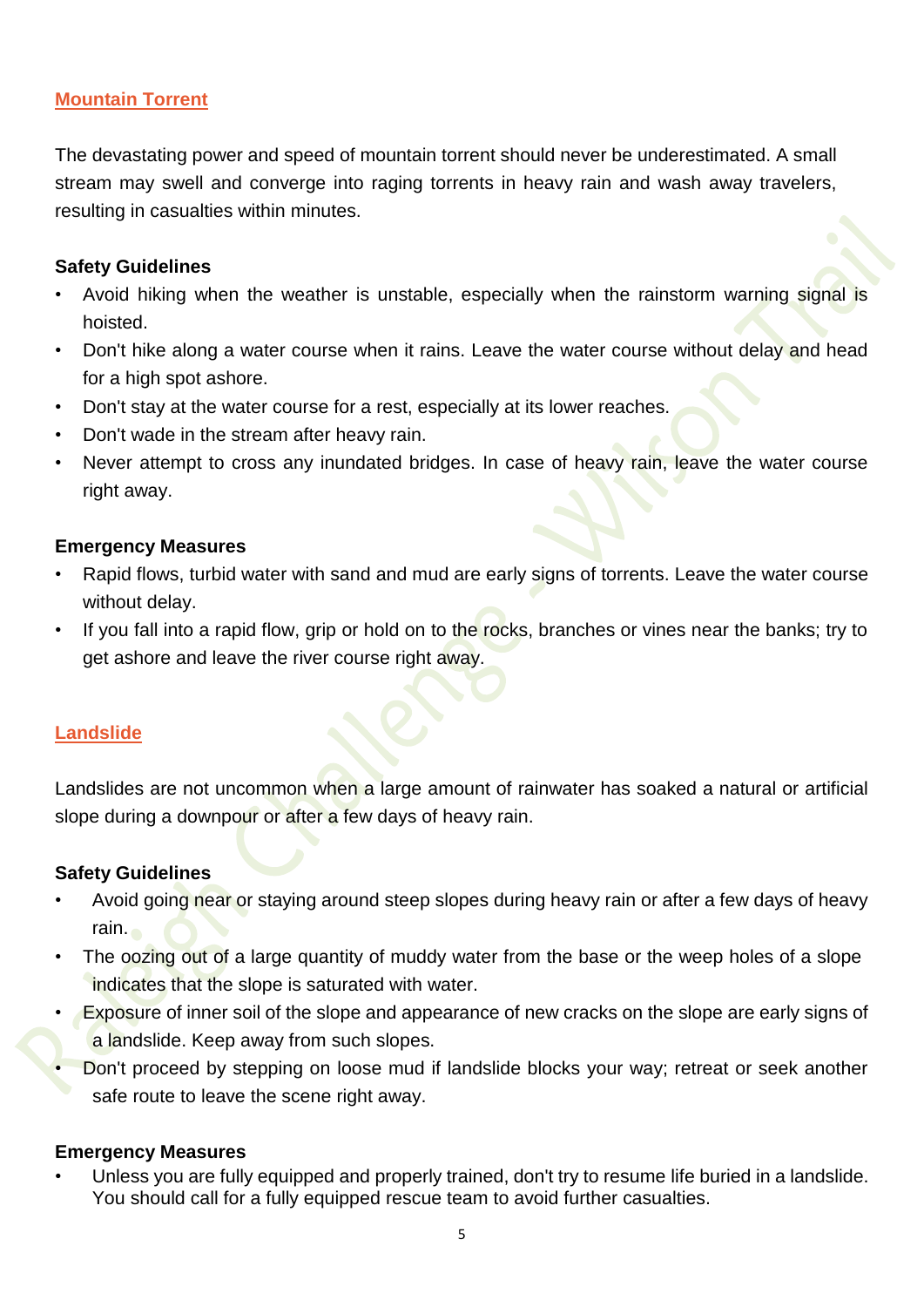#### **Hill Fire**

Hill fire advances rapidly upward and windward on a steep grass slope in dry weather. Never underestimate its devastating power. During the outbreak of a hill fire, all visitors should note the advisory and warnings issued, and follow the instruction of on-site staff to stay away from the hill fire-affected area. Do not enter an area that might be affected by an occurring hill fire to ensure safety.

#### **Safety Guidelines**

- If the fire danger warning is red, handle kindling materials with great care.
- Except at designated barbecue sites or campsites, never light a fire within country parks. Smokers should refrain from smoking; all cigarette-stubs or matches should be totally extinguished before discarding into litter boxes.
- Hill fire is difficult to detect in daytime. Always pay attention to flying ashes or burnt smell. If a hill fire is spotted, leave the fire scene right away.
- It is difficult to assess the spreading of hill fire. Don't risk continuing your journey in case of a fire nearby or you may get trapped in the fire.

- Don't panic and keep calm.
- Never attempt to attend a hill fire indiscriminately.
- Note the following for a quick evacuation from the scene of fire:
	- 1) The direction in which the fire spreads avoid escaping in the same direction of the prevailing wind.
	- 2) The gradient of the paths nearby Choose the one which is easiest for escape. It is easier and quicker to escape through existing paths.
	- 3) The height and density of the vegetation nearby Find a place with less vegetation for escape.
- If the fire is imminent and there is no way out, you should cover your exposed skin with wet clothing and then make for the burnt area. This can minimize the chance of getting injured.
- Never run uphill if the situation permits.
- Don't run into shrubs or grass grown area, fire usually spreads rapidly and the temperature may soar in these areas.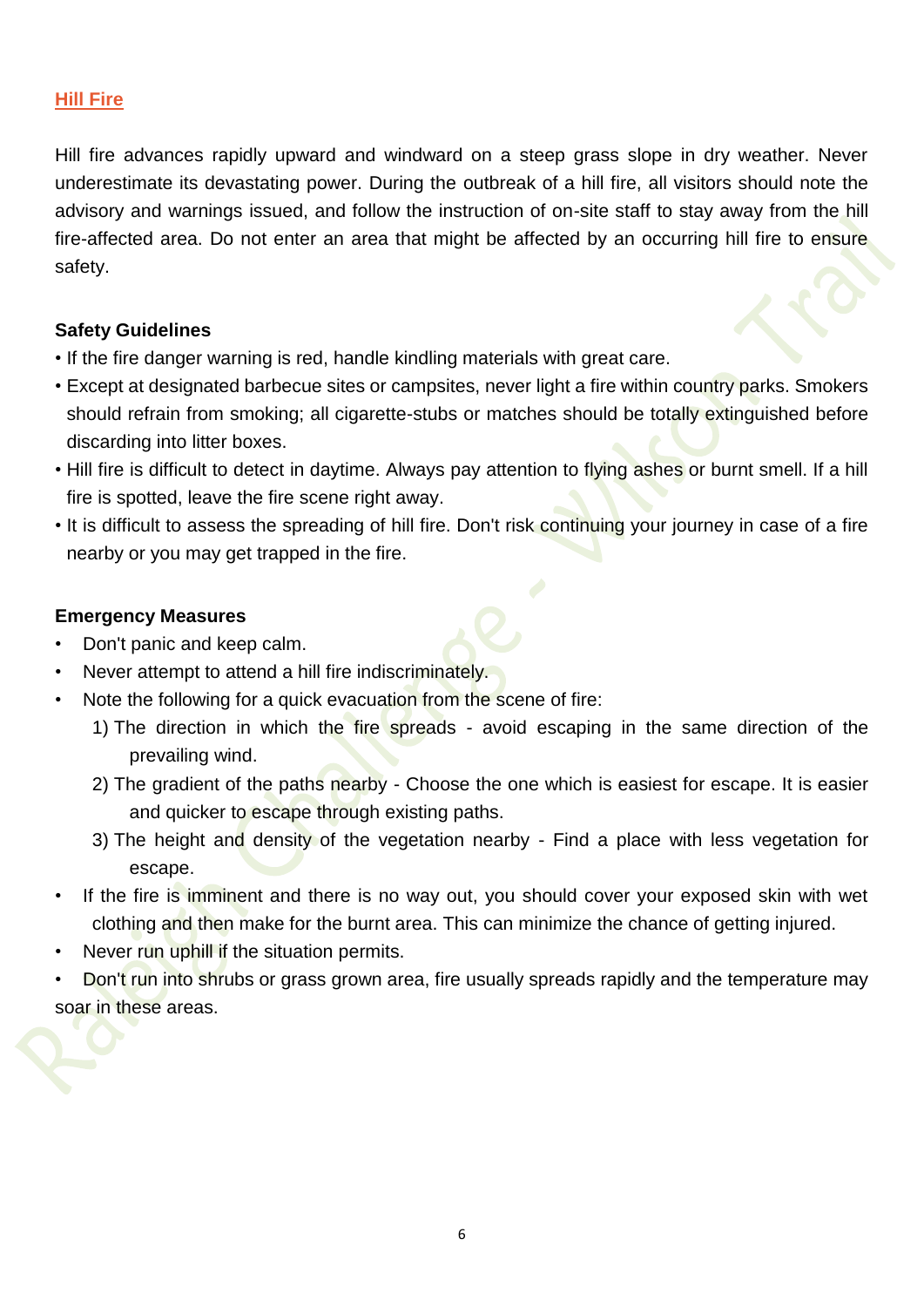# **Lightning Sroke**

Lightning normally strikes at the highest point of an object and the electric current is conducted to the ground via the least resistant path. Hikers attacked by lightning usually have the symptoms of muscle spasm, scalds, suffocation and cardiac arrest.

### **Safety Guidelines**

- Listen to the weather bulletin. Avoid hiking when the weather condition is unstable, especially when the thunderstorm warning signal is hoisted.
- Wear shoes or boots with rubber soles in outdoor areas.
- Don't touch wet substance.

- Don't stand at hilltop or near any object with high conductivity. As trees and poles can easily be struck by lightning, give them a wide berth as far as possible.
- After striking an object, the electricity current of lightning will spread through the ground. Therefore, don't lie on the ground, especially wet ground surface.
- Squat and minimize the contact area with the ground as far as possible.
- Stay away from iron fences or other metal objects. Remove all metal objects (e.g. gold ornaments) from your body.
- Take shelter in a building whenever possible.
- Don't swim or engage in other water sports. Leave the water and seek shelter right away.
- Don't touch any antenna, water pipes, iron mesh or other similar metal installations.
- Don't touch any inflammable materials, such as kerosene or liquefied petroleum gas.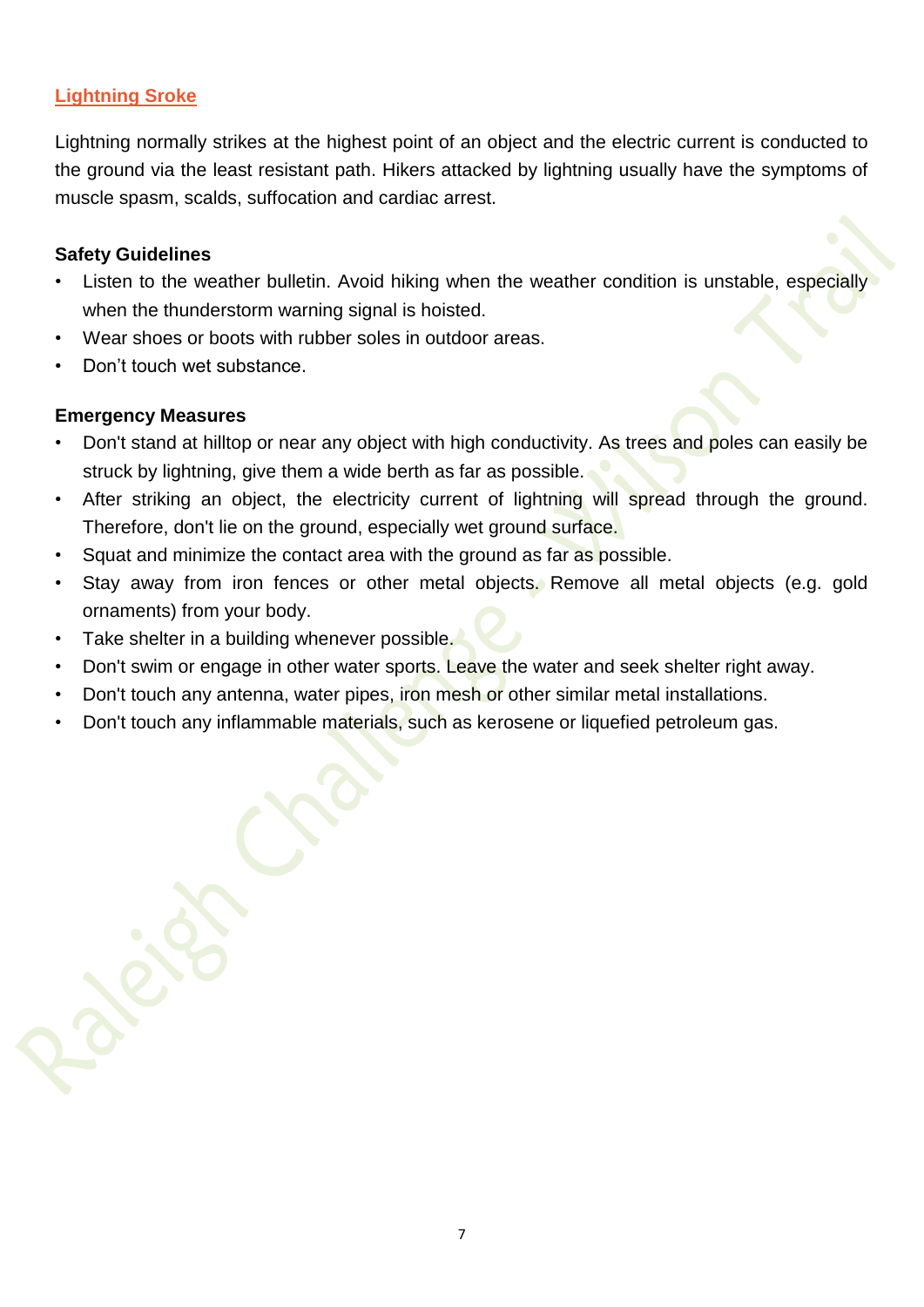# **Getting Lost**

It is easy to get lost during bad weather or when not properly prepared.

### **Safety Guidelines**

- Choose only maintained paths that are clearly way marked and plan the route before setting out carefully.
- Pay attention to the current weather bulletin and avoid hiking if the weather is bad.
- Remember to bring all necessities including maps, compass, drinking water, food, torch, rain gear, radio, first-aid kit, whistle, mobile phone, notebook and pen.

- Finding your location with the use of a compass and a map.
- Recall the route you have covered and retrace your steps to your original position. If this is not possible, Stay Put and wait for rescue.
- Don't go further; this would waste your energy.
- If you must advance further, take note of all the paths that you have tried. Avoid steep ravines as it is not easy to locate oneself in this topography.
- Head for a high spot if you fail to identify your location. It is easier to identify directions there and to be discovered by the rescue team.
- In case cold weather sets in but you do not have sufficient warm protective clothing or if thunderstorm or hill fire occur, leave the high spot until the situation improves and go back to the high spot again and wait for rescue.
- Give out international distress signals.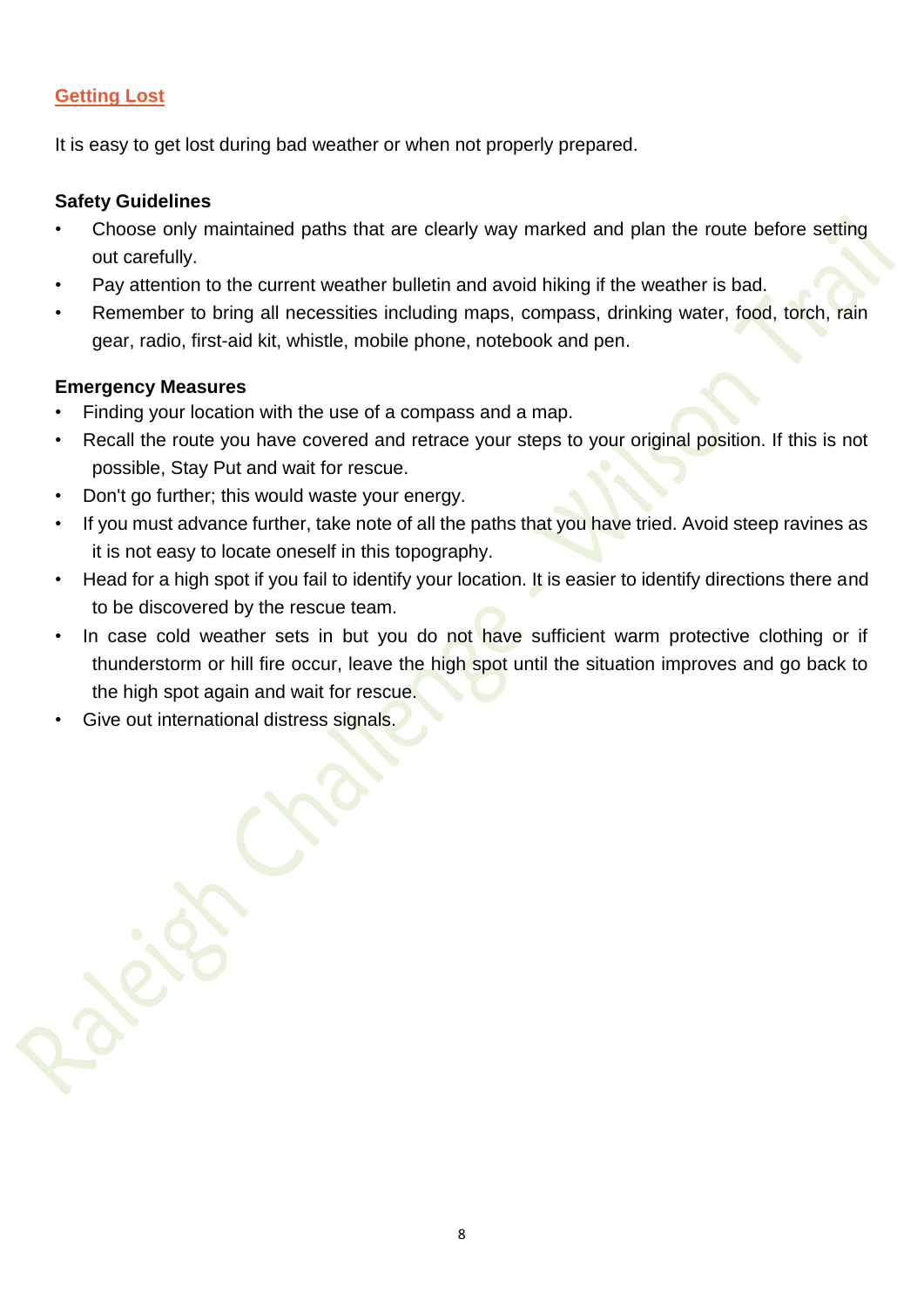### **Heat Stroke**

Heat stroke is caused by one's inability to regulate body temperature through transpiration at high ambient temperatures. The victim feels hot, dizzy, uneasy and even becomes unconscious. When the temperature exceeds 40C, the victim's skin will be dry and flushed; breath and pulse rate will increase. In some serious cases, the victim will suffer from shock. Lower his body temperature and seek medical assistance right away.

Overheat of the body will also lead to heat exhaustion which usually occurs when one is engaging in sports in hot humid weather, especially when one fails to replenish his body fluid and salt lost through sweating. The symptoms are exhaustion, headache, dizziness, nausea, muscle spasm, paleness, clammy skin, rapid but weak breath and pulse.

#### **Safety Hints**

- Have good rests during the journey. Don't overwork as this would lead to exhaustion.
- Avoid prolonged exposure to direct sunlight. Drink lots of water.

- Move the victim to a cool shaded place. Remove his clothing and have him lie down with feet elevated; give him lots of fluids if he is conscious. Avoid the victim being surrounded by people. Continue to replenish him with drinks and seek medical treatment right away.
- If necessary, employ other body-cooling techniques like immersion in water, wetting clothing and fanning until the symptoms disappear.
- If the victim sweats heavily and convulse, serve him with salt water in the ratio of one tea spoon of salt to one liter of water.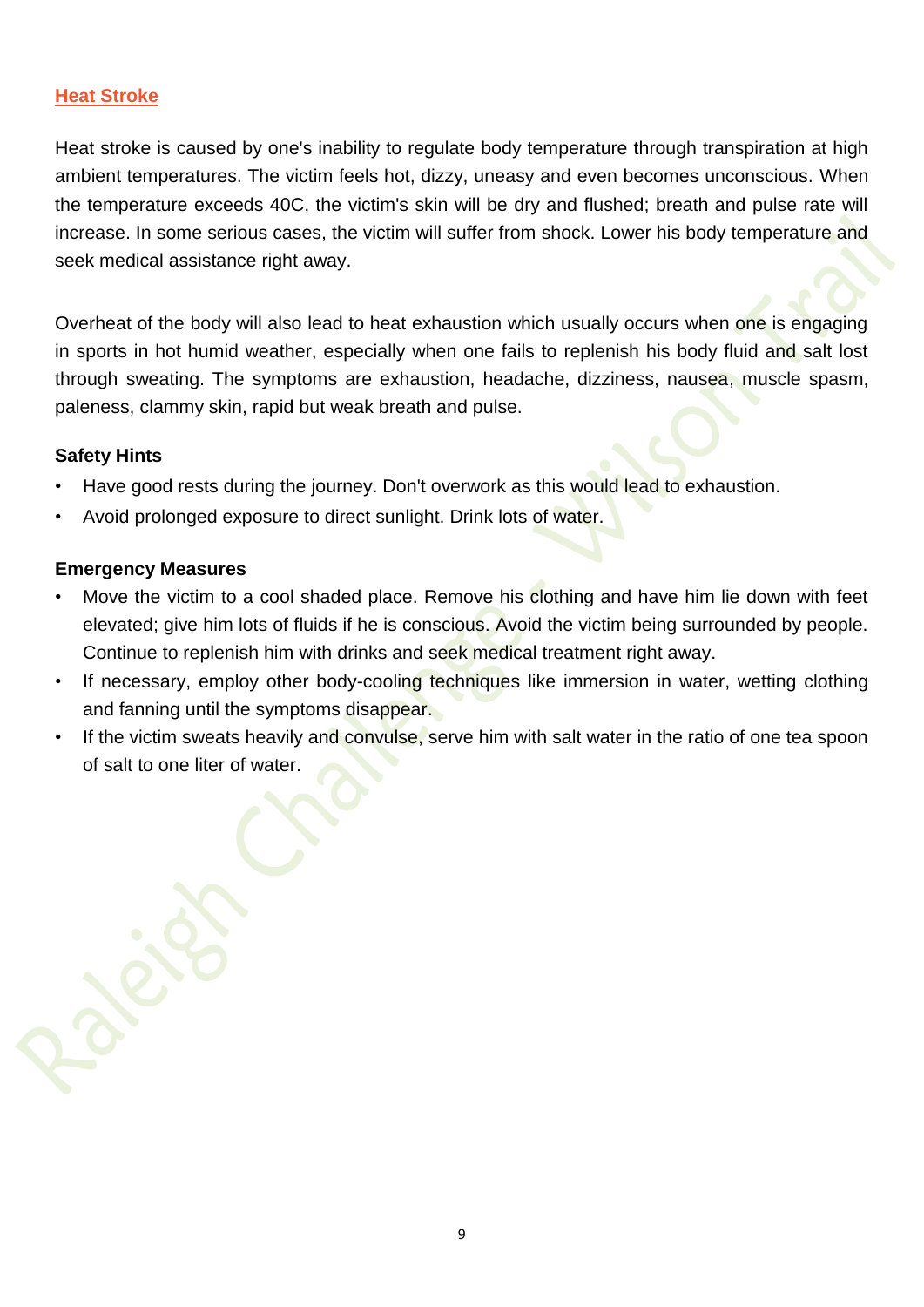### **Hypothermia**

It is caused by drop of body temperature due to lack of sufficient clothing in a cold place. Even in summer, rapid drop in temperature due to sudden cold rain or rainstorm will also cause hypothermia.

#### **Symptoms**

Fatigue, exhaustion, clammy skin, stumbling, shivering, muscle spasms, stammering and hallucinating, etc.

#### **Safety Guidelines**

- Have a good sleep on the night before the journey.
- Don't join the journey if you are not feeling well.
- Have a nutritious meal before setting out. Have high energy food like chocolate during the trip.
- Bring warm protective and rain-proof clothing and a spare set of clothes for change.
- Rest at intervals.
- Don't overload yourself with bulky object.
- Don't overstrain to conserve energy.

#### **Emergency Measures**

- Seek refuge from the rain and change wet clothes right away.
- Cover your head, face, neck and body with clothing or sleeping bag to keep warm.
- Take hot drinks and high calorific food to maintain body temperature.

#### **Dangerous Plants**

Some common plants in the wilderness are harmful to hikers. For example: Wax Tree - skin allergy Prickly Ash- scratches Wild Fruits - Poisonous; can be fatal if eaten.

#### **Safety Guidelines**

- Avoid going into dense bushes.
- Wear long sleeved clothes and long trousers and bring a pair of gloves.
- Protect your head and face or exposed skins with handkerchief or clothing if you have to pass through a bush.
- Don't touch the Wax tree.
- Beware of thorns when gripping on a plant.
- Don't attempt to eat wild fruits/mushrooms.

#### **Emergency Measures**

Seek immediate medical treatment if skin allergy occurs after touching a plant or you are poisoned by wild fruit.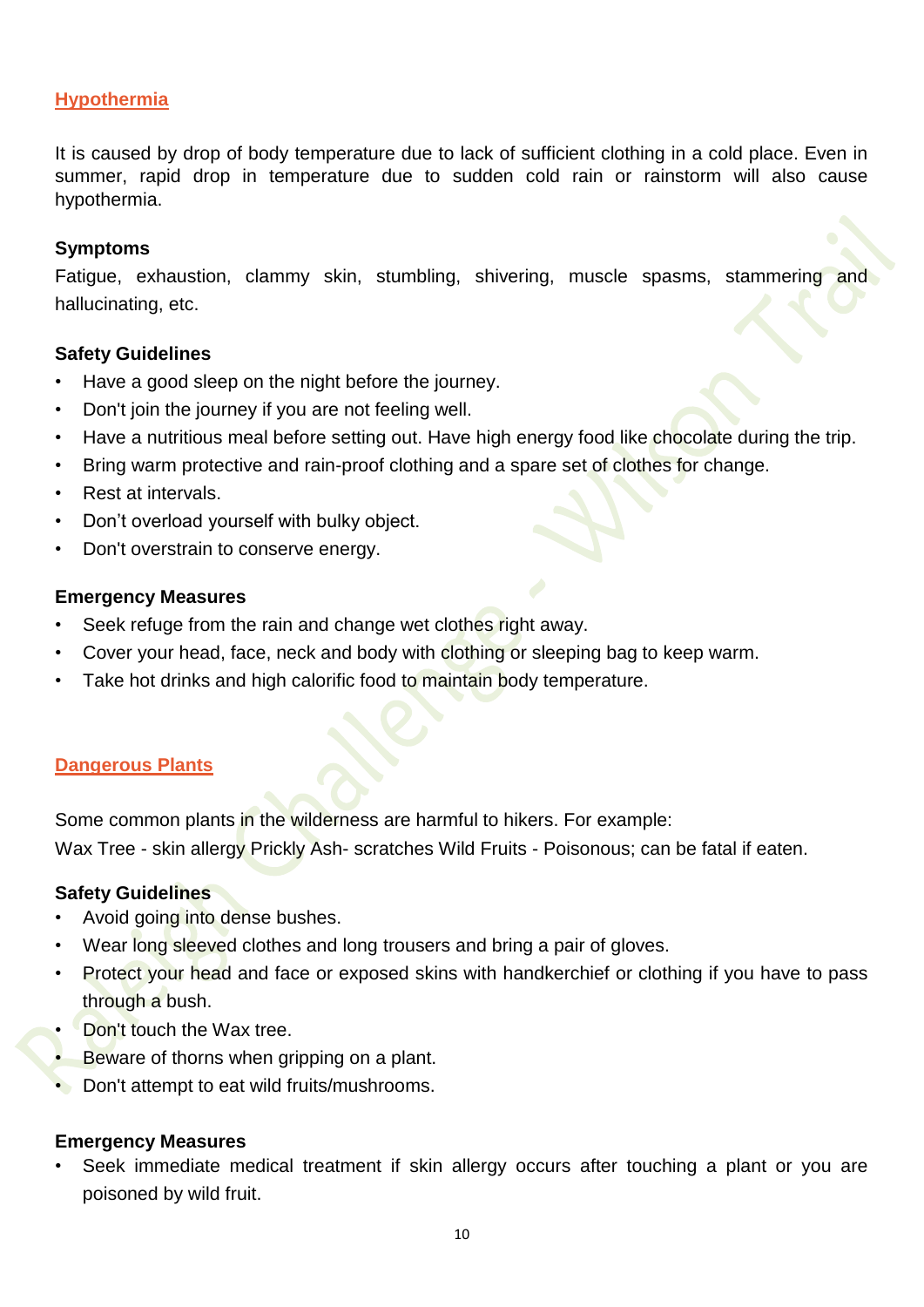# **Snakebite**

Common venomous snakes in Hong Kong include banded krait, many - banded krait, king cobra, cobra, bamboo pit viper. They are more active in spring, summer and autumn.

### **Safety Guidelines**

- Wear long trousers and ankle boots.
- Use only the maintained paths. Don't venture into new paths or walk into overgrown area or mixed forest.

### **Emergency Measures**

- If you see a snake, keep calm and still. Let the frightened snake run away.
- Note the following in case of snakebite:
	- 1) Don't cut, suck or wash the wound. Keep the victim lie down at rest. Avoid alcoholic drinks.
	- 2) Don't elevate the wound or make unnecessary movement.
	- 3) Pacify the victim and rush him to a hospital for treatment. If possible, identify the type, color and band of the venomous snake. If the snake responsible for the bite has been caught, bring it along to the hospital so that the right antivenin can be used.

# **Bee Sting**

Bees, hornets or wasps are not uncommon in the countryside. Be careful not to touch their combs, this would avoid being attacked and stung by their swarm.

#### **Safety Guidelines**

- Don't venture into new paths; avoid going into bushes and ferns where insects and wasps inhabit.
- Don't disturb combs. Never strike bushes with branch or stick.
- Spray insect-repellent on your body and clothes.
- Avoid using aromatic body lotion.

- If there are only one or two hornets hovering above, ignore them and keep going as usual. If there is a comb blocking the way, circumvent it and proceed.
- When attacked by a swarm of hornets, squat still and cover your head and neck with outerwear for protection, or lie curled on the ground and evacuate slowly after the swarm has dispersed.
- If the sting is left in the wound, remove it with a pair of forceps. Don't squeeze the poison gland to prevent any residue poison from entering the body. You may apply a cold compress and apply it lightly to the wound to soothe the pain temporarily.
- Seek medical treatment right away if stung seriously.